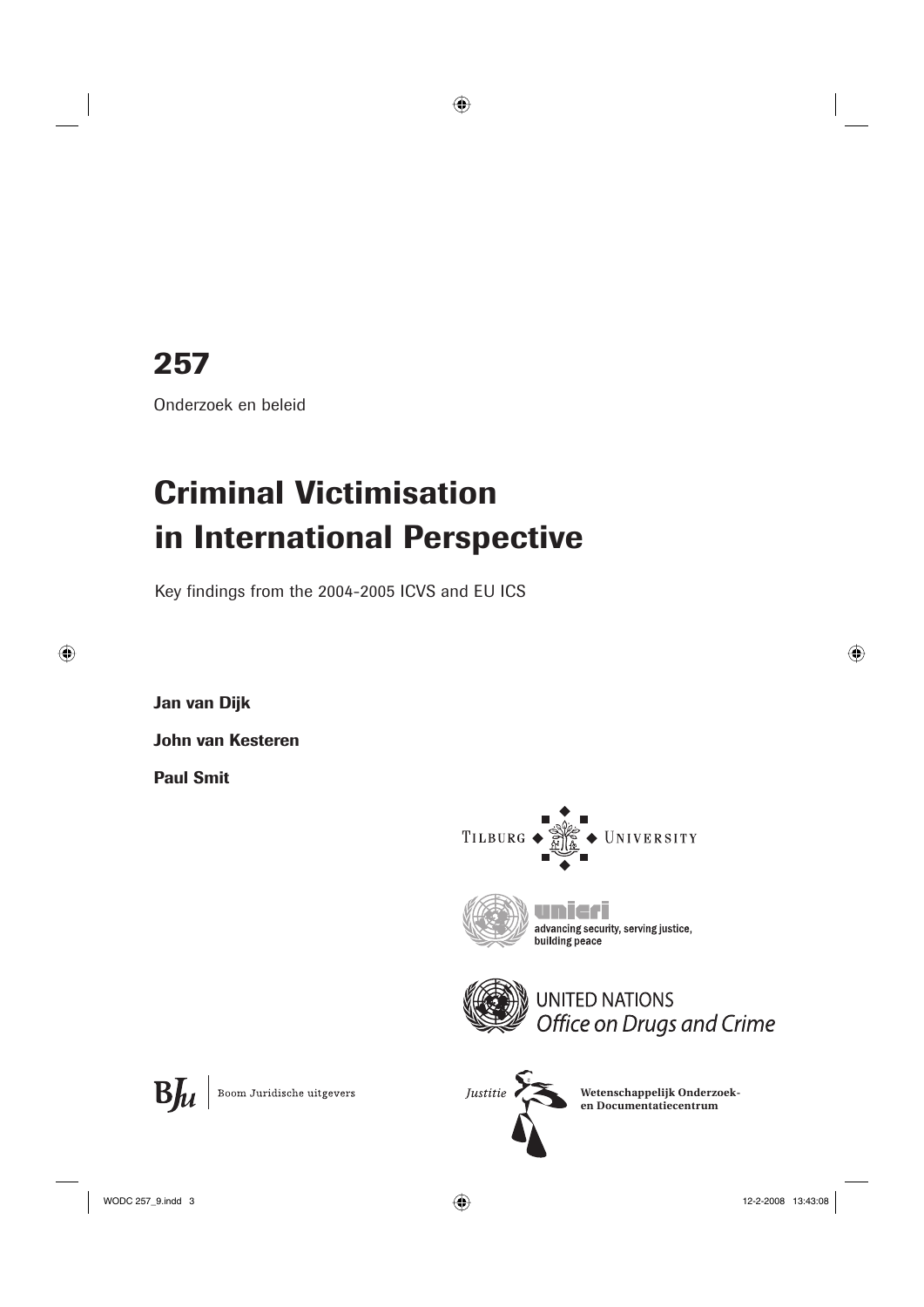### **5 Victimisation by contact crimes**

In this chapter victimisation rates are presented for contact crimes. The three contact crimes in the ICVS 2005 are robbery, sexual incidents, and assaults & threats. Sexual incidents are divided into sexual assault and what victims described as offensive sexual behaviour. Assaults & threats can be separated into assaults with force and threats only. Where available, rates from previous years have been added to determine possible trends over time. Results from the main city surveys are presented separately.

#### **5.1 Robbery**

The question on robberies was formulated as follows:

*'Over the past five years has anyone stolen something from you by using force or threatening you, or did anybody try to steal something from you by using force or threatening force?'*

The average victimisation rate for robbery is 1% at the country level and 2.4% in participating cities. Rates in cities in developing countries are notably higher (6.1%). Robbery is one of the types of crime that is much more prevalent in larger cities than in rural areas and can therefore be characterized as a typical manifestation of urban problems of crime.

Figure 15 shows that robbery rates tend to be significantly higher in main cities than in the country as a whole. The difference is most pronounced in the USA where New York's rate (2.3%) is almost four times the national rate (0.6%). Notable exceptions are Dublin, Stockholm and Athens. Table 11 shows the distribution across countries and cities.

The risk of robbery was comparatively low in almost all countries and differences between developed countries are small. At country level, risks were highest in 2004 in Mexico. Risks were lowest in Japan, Italy, Finland, Germany, Austria, and the Netherlands (0.5% or lower). Among main cities the top six places are all taken up by cities in developing countries with Buenos Aires first place with an annual victimisation rate of 10%. Rates are also high in the two participating cities of Brazil. All rates of participating countries or cities from Latin America are comparatively high (from 3% in Mexico nationwide to 10% in Buenos Aires).

Trends over time are mainly downwards, but not universally. Significant drops in robberies were observed in Spain (compared to 1988), Poland, the USA and Estonia. Rates in the England & Wales, Northern Ireland and Sweden seem to have remained stable or increased slightly.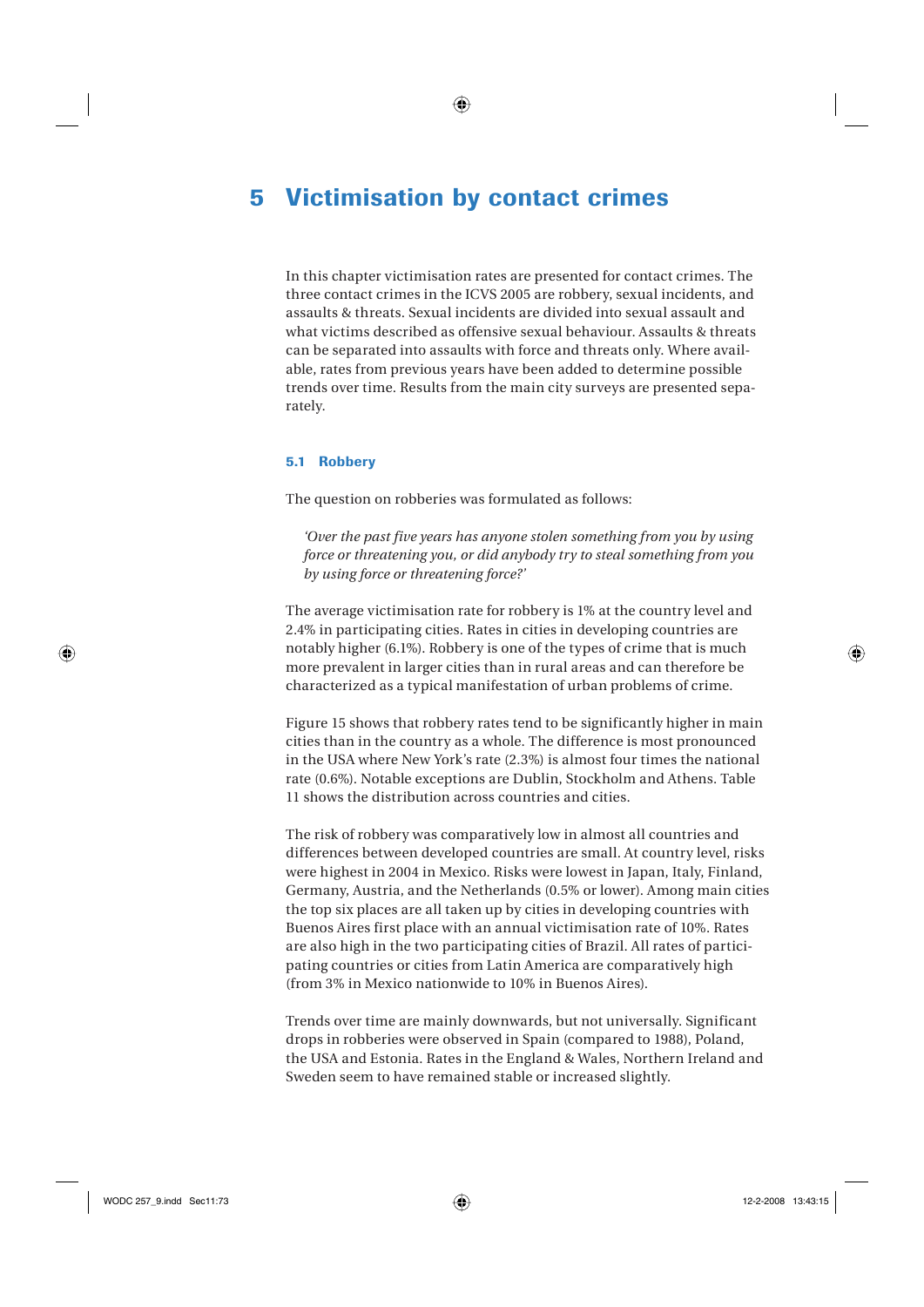#### **Table 11 Robbery; one year prevalence rates in 2003/04 (percentages) in countries and main cities and results from earlier surveys. 1989-2005 ICVS and 2005 EU ICS\***

| Countries        | 1988 | 1991 | 1995 | 1999 | 2003-2004 | Main cities                    | 2001-2004 |
|------------------|------|------|------|------|-----------|--------------------------------|-----------|
| Mexico           |      |      |      |      | 3.0       | Warsaw (Poland)                | 2.8       |
| Ireland          |      |      |      |      | $2.2*$    | Tallinn (Estonia)              | 2.8       |
| Estonia          |      | 3.1  | 3.4  | 2.8  | 1.6       | London (England)               | $2.6*$    |
| England & Wales  | 0.7  | 1.1  | 1.4  | 1.2  | $1.4 *$   | Brussels (Belgium)             | $2.5*$    |
| Greece           |      |      |      |      | $1.4 *$   | Belfast (Northern Ireland)     | 2.5       |
| Spain            | 3.1  |      |      |      | $1.3*$    | New York (USA)                 | 2.3       |
| Poland           |      | 1.7  | 1.8  | 1.8  | 1.3       | Lisbon (Portugal)              | $1.9*$    |
| Belgium          | 1.0  | 1.0  |      | 1.0  | $1.2*$    | Dublin (Ireland)               | $1.8*$    |
| Sweden           |      | 0.3  | 0.5  | 0.9  | $1.1*$    | Zurich (Switzerland)           | 1.7       |
| New Zealand      |      | 0.7  |      |      | 1.1       | Madrid (Spain)                 | $1.5*$    |
| Northern Ireland | 0.5  |      | 0.5  | 0.1  | 1.1       | Helsinki (Finland)             | $1.4 *$   |
| Portugal         |      |      |      | 1.1  | $1.0*$    | Edinburgh (Scotland)           | 1.2       |
| Denmark          |      |      |      | 0.7  | $0.9 *$   | Paris (France)                 | $1.2*$    |
| Australia        | 0.9  | 1.3  |      | 1.2  | 0.9       | Copenhagen (Denmark)           | $1.2*$    |
| Scotland         | 0.5  |      | 0.8  | 0.7  | 0.9       | Berlin (Germany)               | $1.2*$    |
| Bulgaria         |      |      |      |      | 0.9       | Budapest (Hungary)             | $1.1*$    |
| Hungary          |      |      |      |      | $0.9 *$   | Amsterdam (Netherlands)        | $1.1*$    |
| Switzerland      | 0.5  |      | 0.9  | 0.7  | 0.8       | Sydney (Australia)             | 1.1       |
| Canada           | 1.1  | 1.2  | 1.2  | 0.9  | 0.8       | Oslo (Norway)                  | 1.0       |
| France           | 0.4  |      | 1.0  | 1.1  | $0.8 *$   | Istanbul (Turkey)              | 0.9       |
| Iceland          |      |      |      |      | 0.8       | Vienna (Austria)               | $0.8*$    |
| Norway           | 0.5  |      |      |      | 0.8       | Rome (Italy)                   | $0.7 *$   |
| Luxembourg       |      |      |      |      | $0.7 *$   | Reykjavik (Iceland)            | 0.7       |
| <b>USA</b>       | 1.9  | 1.5  | 1.3  | 0.6  | 0.6       | Stockholm (Sweden)             | $0.7 *$   |
| Netherlands      | 0.8  | 1.0  | 0.6  | 0.8  | $0.5*$    | Athens (Greece)                | $0.7 *$   |
| Austria          |      |      | 0.2  |      | $0.4 *$   | Hong Kong (SAR China)          | 0.4       |
| Germany          | 0.8  |      |      |      | $0.4 *$   | Average                        | 1.4       |
| Finland          | 0.7  | 1.0  | 0.5  | 0.6  | $0.3 *$   | Cities in developing countries |           |
| Italy            |      | 1.3  |      |      | $0.3*$    | Buenos Aires (Argentina)       | 10.0      |
| Japan            |      |      |      | 0.1  | 0.2       | Maputo (Mozambique)            | 7.6       |
|                  |      |      |      |      |           | Lima (Peru)                    | 7.4       |
|                  |      |      |      |      |           | Johannesburg (RSA)             | 5.5       |
|                  |      |      |      |      |           | Sao Paulo (Brazil)             | 5.4       |
|                  |      |      |      |      |           | Rio de Janeiro (Brazil)        | 5.1       |
|                  |      |      |      |      |           | Phnom Penh (Cambodia)          | 1.8       |
| Average**        | 1.0  | 1.3  | 1.1  | 1.0  | 1.0       | Average                        | 6.1       |

\* Source: European Survey of Crime and Safety (2005 EU ICS). Brussels, Gallup Europe.

\*\* The average is based on countries taking part in each sweep. As countries included vary across sweeps, comparisons should be made cautiously.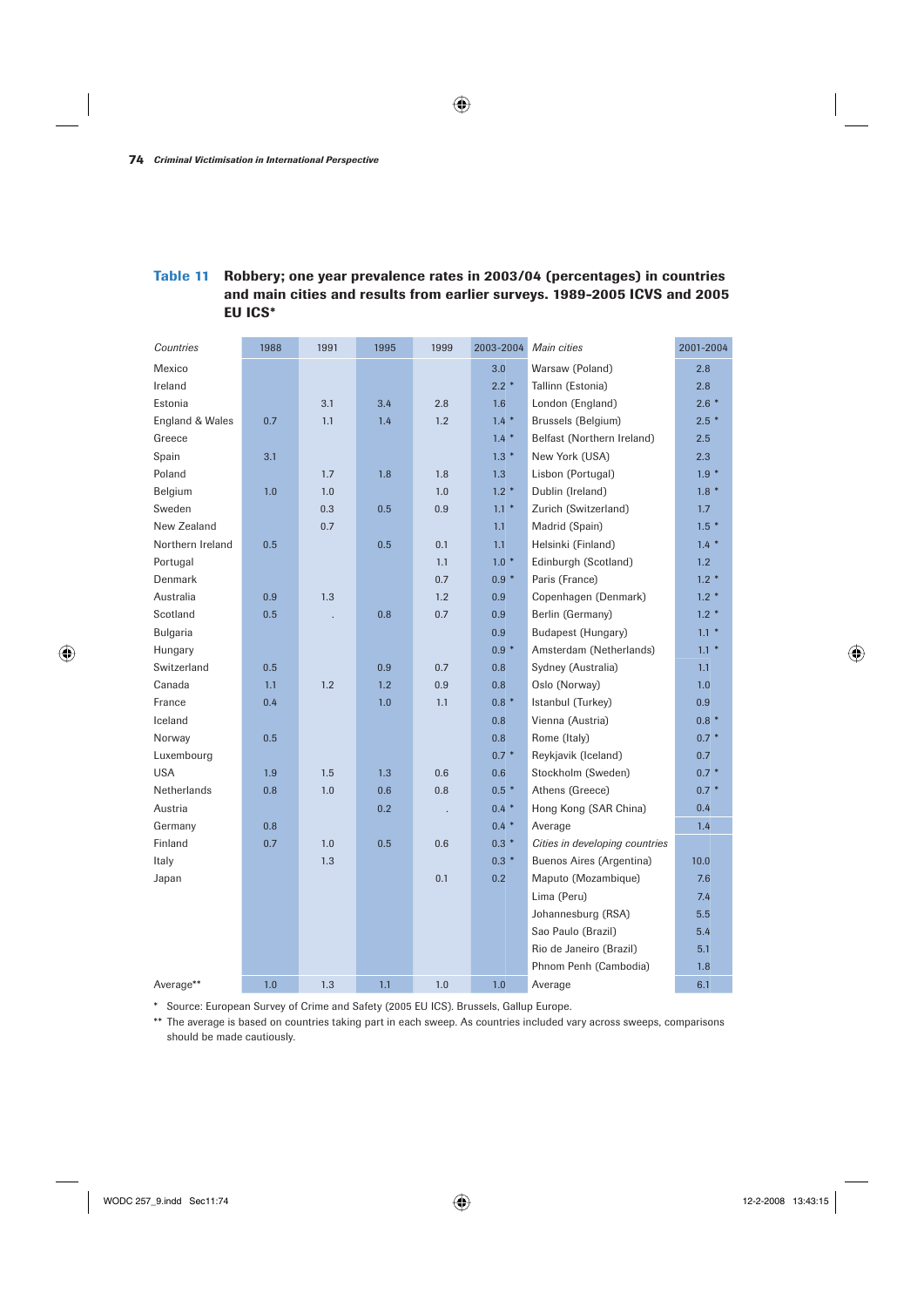#### **Figure 15 Robbery; one year prevalence rates in 2003/04 (percentages) in countries and main cities. 2001-2005 ICVS and 2005 EU ICS\***



- \* Source: European Survey of Crime and Safety (2005 EU ICS). Brussels, Gallup Europe.
- \*\* The average is based on countries and cities taking part. Since there is not for every country a main city and for some countries only a main city, comparing this total average should be done with caution. There are 23 countries with both national and main city data.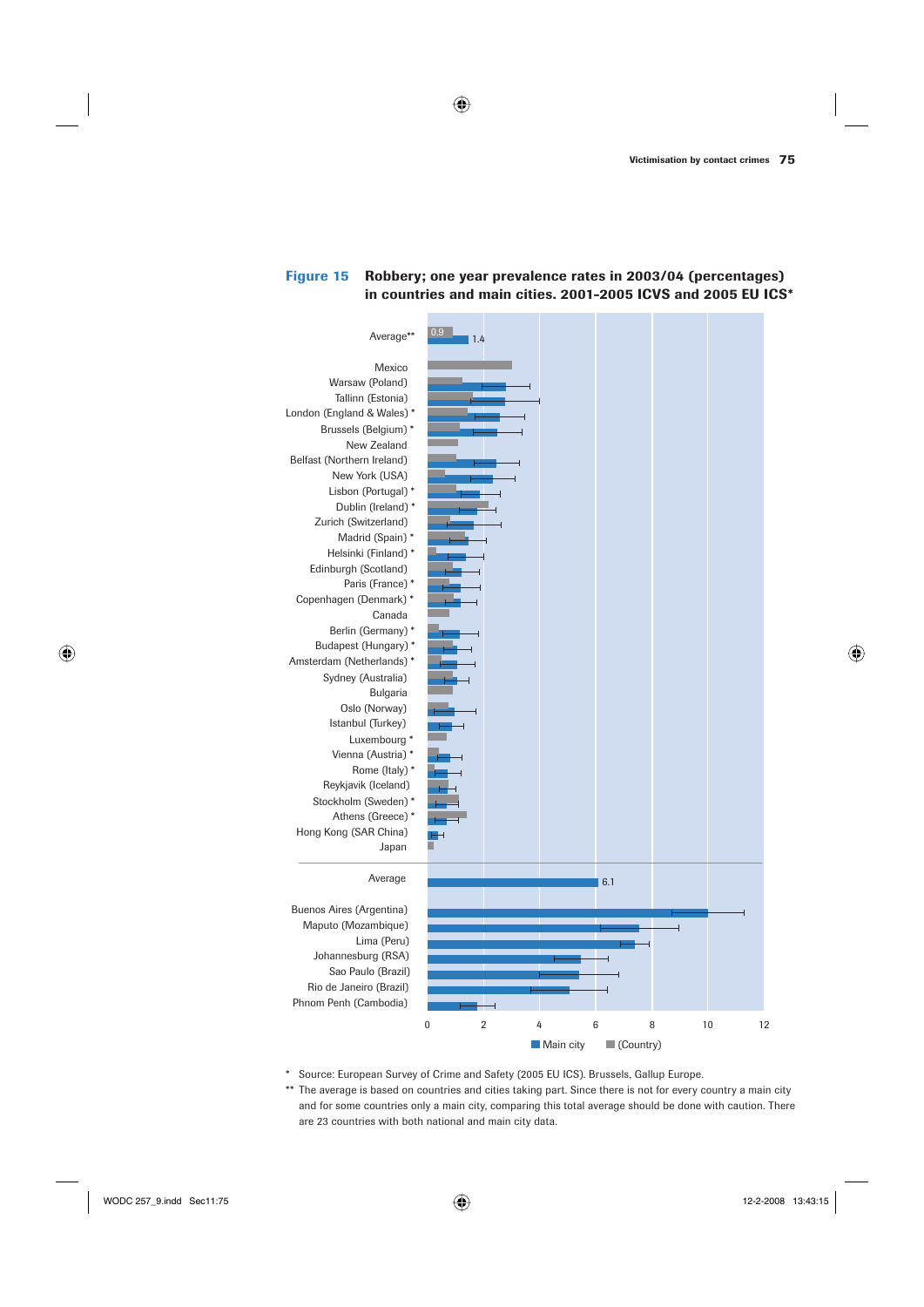#### *Details of robbery*

Many robberies are committed by groups of perpetrators. About six in ten victims said that more than one offender was involved – similar to previous sweeps. Something was actually stolen in about half of the cases.

On average, a weapon was present in 28% of the robberies committed in the 30 countries over a period of five years. In half these cases this was a knife (14% of all robberies) and in one in six it involved a gun (5.5% of all robberies). Although numbers are small, there appears to be significant variation in the extent to which weapons were present across countries. The range goes from 0% in Japan to 63% in Mexico. In Mexico 30% of all robberies were committed with a gun.

Of the robberies committed in main cities, 39% involved a weapon (one in two a knife and one in four a gun). Of all robberies in main cities on average 19% involved a knife and 12% a gun. In several cities more than half of all robberies involved a weapon: Rio, Sao Paulo, Phnom Penh, Lima, Rome, Madrid, Istanbul and New York and Johannesburg.

Cities with the highest proportions of robberies at gun point are Phnom Penh (66%), Rio (56%), Sao Paulo (51%), Johannesburg (47%) and New York (27%). In these cities, the five year prevalence rate for gun robberies is above 1% (Phnom Penh: 4.8%; Rio: 9.7%; Sao Paulo: 9.0%; Johannesburg: 9.4%; New York: 1.6%).

For details, see appendix 9.4, table 22.

#### **5.2 Sexual offences**

The question<sup>1</sup> put to respondents was:

*'First, a rather personal question. People sometimes grab, touch or assault others for sexual reasons in a really offensive way. This can happen either at home, or elsewhere, for instance in a pub, the street, at school, on public transport, in cinemas, on the beach, or at one's workplace. Over the past five years, has anyone done this to you? Please take your time to think about this.'*

In the 2004/05 sweep of the ICVS / EU ICS the question on sexual offences was put to both female and male respondents. Positive answers from male respondents were much lower than from women. On average 0.5% of male respondents recorded a sexual incident. There was little variation but

1 Sexual offences were not asked in the Australian survey, see Challice & Johnson (2005).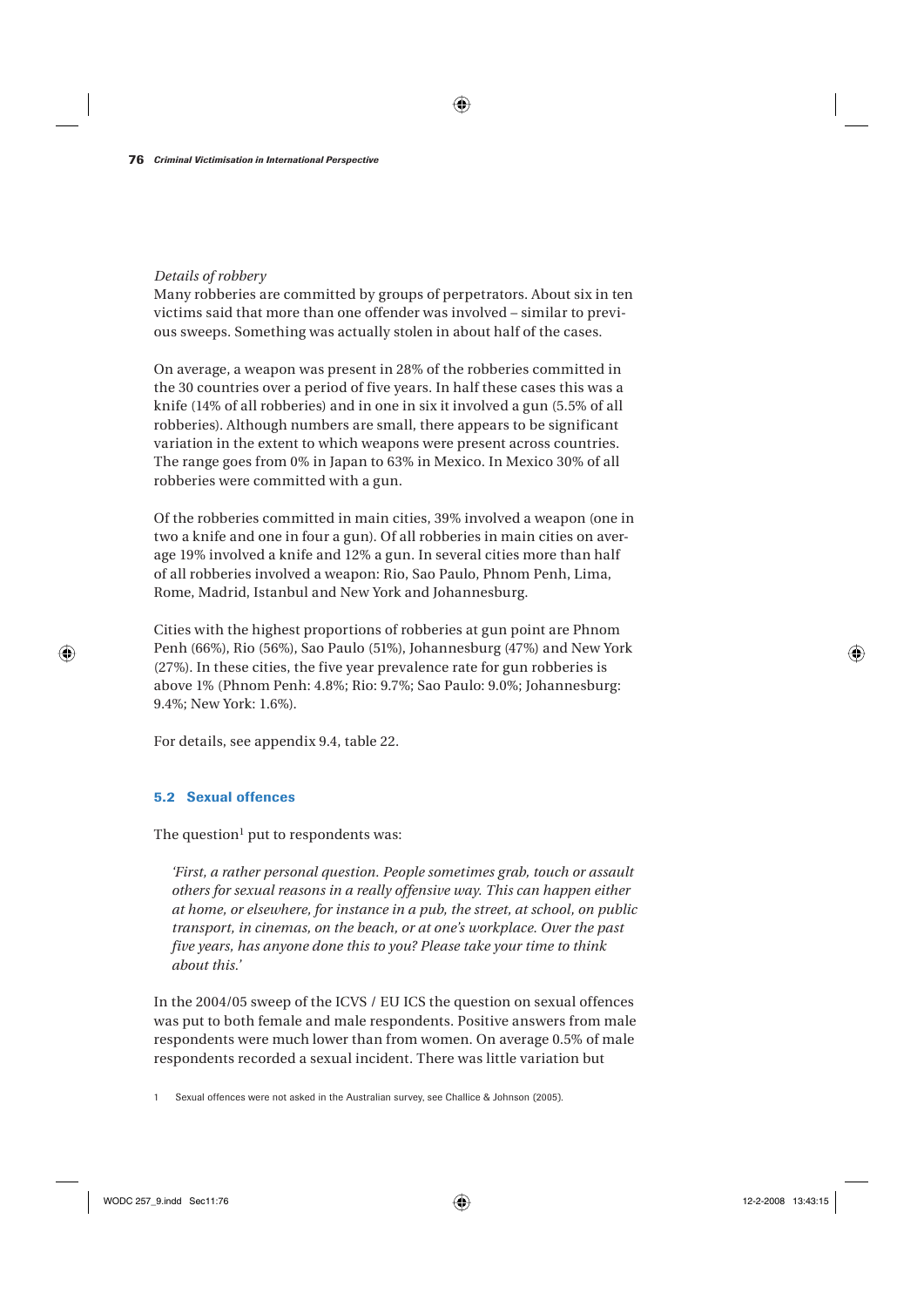somewhat higher percentages were recorded in Denmark (1.9%) and the Netherlands (1.4%). On average 1.7% of women reported victimisation. To maintain comparability with results of previous sweeps the rates presented here are calculated for women only. Details of sexual victimisations of men are given in appendix 9.1, tables 1-8.

Measuring sexual incidents is extremely difficult in victimisation surveys, since perceptions as to what is unacceptable sexual behaviour may differ across countries. Contrary to popular belief, there is no indication that asking for victimisation by sexual offences over the phone causes problems, provided skilled interviewers are used for the fieldwork. Previous multivariate analyses have, however, shown that gender equality is inversely related to victimisation by sexual offences (Kangaspunta, 2000). The finding that women in some societies with greater gender equality such as Sweden report more such victimisations may suggest that women in countries where gender equality is more advanced are more inclined to report sexual incidents, especially minor ones to interviewers. Such effect would seriously deflate national rates of developing countries and compromise any attempt at global comparisons.

In many countries dedicated surveys, using more extensive questionnaires, have been conducted on experiences of women with sexual abuse and other forms of violence by men (United Nations, 2006). Secondary analyses of these surveys have confirmed that intimate partner violence is most prevalent in developing countries, a finding seemingly at odds with ICVS results on sexual offences. The ICVS measures on sexual violence, then, need to be interpreted with more than usual caution. An additional reason to exercise great caution is the recurrent finding that rates of sexual offences of countries are less stable over the years than those of other types of crime. This finding may indicate that responses to the question on sexual incidents are susceptible to events or media campaigns that may have temporarily raised awareness about this issue.

Respondents reporting victimisation by sexual offences were asked for details about what happened. Sexual incidents can be broken down into sexual assaults and incidents of a less serious nature. Sexual assaults (i.e., incidents described as rape, attempted rape or indecent assaults) were less common than sexual behaviour that was deemed to be 'just offensive'. It seems plausible that cultural factors play a lesser role in reporting on the most serious types of sexual incidents. In order to reduce biases in the findings resulting from differential definitions and perceptions, we will focus our presentation on sexual assaults only. It should be borne in mind that risks are based on smaller numbers of respondents (females only) and are relatively low for sexual assaults. Firm conclusions about vulnerability of countries or cities are therefore hard to draw. Triangulation of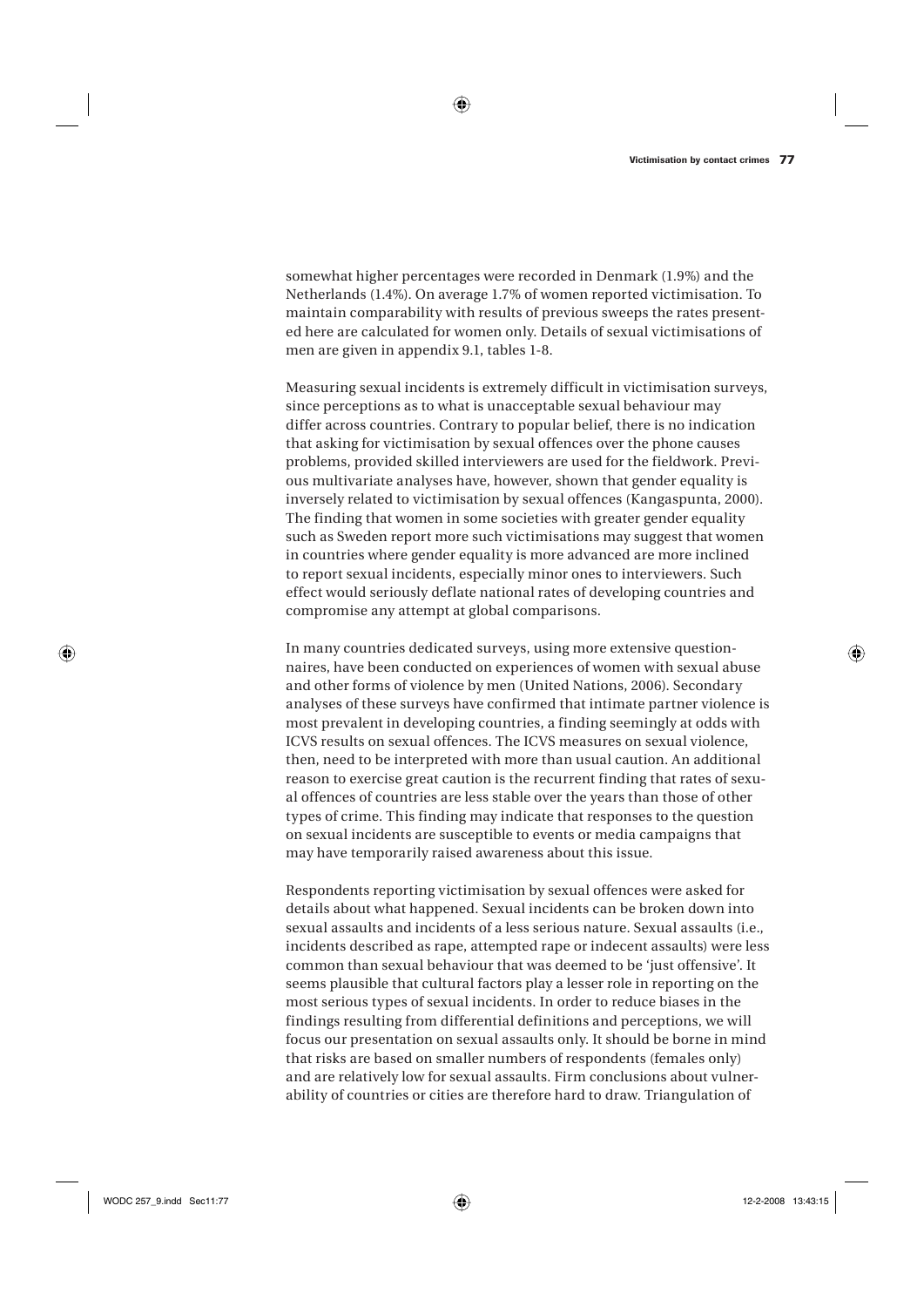ICVS findings with results of dedicated, standardised surveys of violence against women as promoted by inter alia HEUNI, are called for (Nevala, forthcoming 2007). Table 12 shows the results on sexual assaults against women.

#### **Table 12 Sexual assault against women; one-year prevalence rates in 2003/04 (percentages) in countries and main cities and results from earlier surveys. 1989-2005 ICVS and 2005 EU ICS\***

| Countries        | 1988 | 1991 | 1995 | 1999 | 2003-2004 | Main cities                    | 2001-2004 |
|------------------|------|------|------|------|-----------|--------------------------------|-----------|
| <b>USA</b>       | 1.4  | 0.6  | 1.2  | 0.4  | 1.4       | New York (USA)                 | 1.5       |
| Iceland          |      |      |      |      | 1.4       | Copenhagen (Denmark)           | $1.4 *$   |
| Sweden           |      | 0.5  | 1.5  | 1.1  | 1.3       | Helsinki (Finland)             | $1.4 *$   |
| Northern Ireland | 0.3  |      | 0.5  | 0.1  | $1.2*$    | Reykjavik (Iceland)            | 1.3       |
| Norway           | 0.3  |      |      |      | 0.9       | Istanbul (Turkey)              | 1.1       |
| England & Wales  | 0.3  | 0.7  | 0.4  | 0.9  | $0.9 *$   | London (England)               | $0.9 *$   |
| Switzerland      | 0.6  |      | 1.2  | 0.6  | 0.9       | Zurich (Switzerland)           | 0.9       |
| Japan            |      |      |      | 0.1  | 0.8       | Oslo (Norway)                  | 0.8       |
| Ireland          |      |      |      |      | $0.8 *$   | Belfast (Northern Ireland)     | 0.8       |
| Canada           | 1.2  | 1.6  | 0.9  | 0.8  | 0.8       | Hong Kong (SAR China)          | 0.7       |
| New Zealand      |      | 1.3  |      |      | 0.7       | Edinburgh (Scotland)           | 0.6       |
| Scotland         | 0.6  |      | 0.2  | 0.3  | 0.6       | Rome (Italy)                   | $0.6*$    |
| Netherlands      | 0.6  | 0.7  | 0.8  | 0.8  | $0.6*$    | Amsterdam (Netherlands)        | $0.5*$    |
| Poland           |      | 1.5  | 0.6  | 0.2  | 0.5       | Berlin (Germany)               | $0.4 *$   |
| Denmark          |      |      |      | 0.4  | $0.5*$    | Stockholm (Sweden)             | $0.3*$    |
| Luxembourg       |      |      |      |      | $0.4 *$   | Athens (Greece)                | $0.3*$    |
| Greece           |      |      |      |      | $0.4 *$   | Tallinn (Estonia)              | 0.3       |
| Austria          |      |      | 1.2  |      | $0.4 *$   | Paris (France)                 | $0.2*$    |
| Germany          | 1.1  |      |      |      | $0.4 *$   | Madrid (Spain)                 | $0.1 *$   |
| Finland          | 0.3  | 1.5  | 1.0  | 1.1  | $0.4 *$   | Dublin (Ireland)               | $0.1 *$   |
| Belgium          | 0.5  | 0.9  |      | 0.3  | $0.4 *$   | Budapest (Hungary)             | $0.1 *$   |
| Italy            |      | 0.6  |      |      | $0.3 *$   | Brussels (Belgium)             | $0.1 *$   |
| Estonia          |      | 1.4  | 1.0  | 1.9  | 0.3       | Vienna (Austria)               | $0.1 *$   |
| France           | 0.4  |      | 0.4  | 0.7  | $0.3 *$   | Lisbon (Portugal)              | $0.1 *$   |
| Portugal         |      |      |      | 0.2  | $0.2 *$   | Average                        | 0.6       |
| Spain            | 0.6  |      |      |      | $0.1 *$   | Cities in developing countries |           |
| Bulgaria         |      |      |      |      | 0.1       | Maputo (Mozambique)            | 1.8       |
| Hungary          |      |      |      |      | $0.0*$    | Rio de Janeiro (Brazil)        | 1.3       |
| Mexico           |      |      |      |      | 0.0       | Lima (Peru)                    | 1.3       |
|                  |      |      |      |      |           | Phnom Penh (Cambodia)          | 1.2       |
|                  |      |      |      |      |           | Sao Paulo (Brazil)             | 1.1       |
|                  |      |      |      |      |           | Johannesburg (RSA)             | 1.0       |
|                  |      |      |      |      |           | Buenos Aires (Argentina)       | 0.8       |
| Average**        | 0.6  | 1.0  | 0.8  | 0.6  | 0.6       | Average                        | 1.2       |

\* Source: European Survey of Crime and Safety (2005 EU ICS). Brussels, Gallup Europe.

\*\* The average is based on countries taking part in each sweep. As countries included vary across sweeps, comparisons should be made cautiously.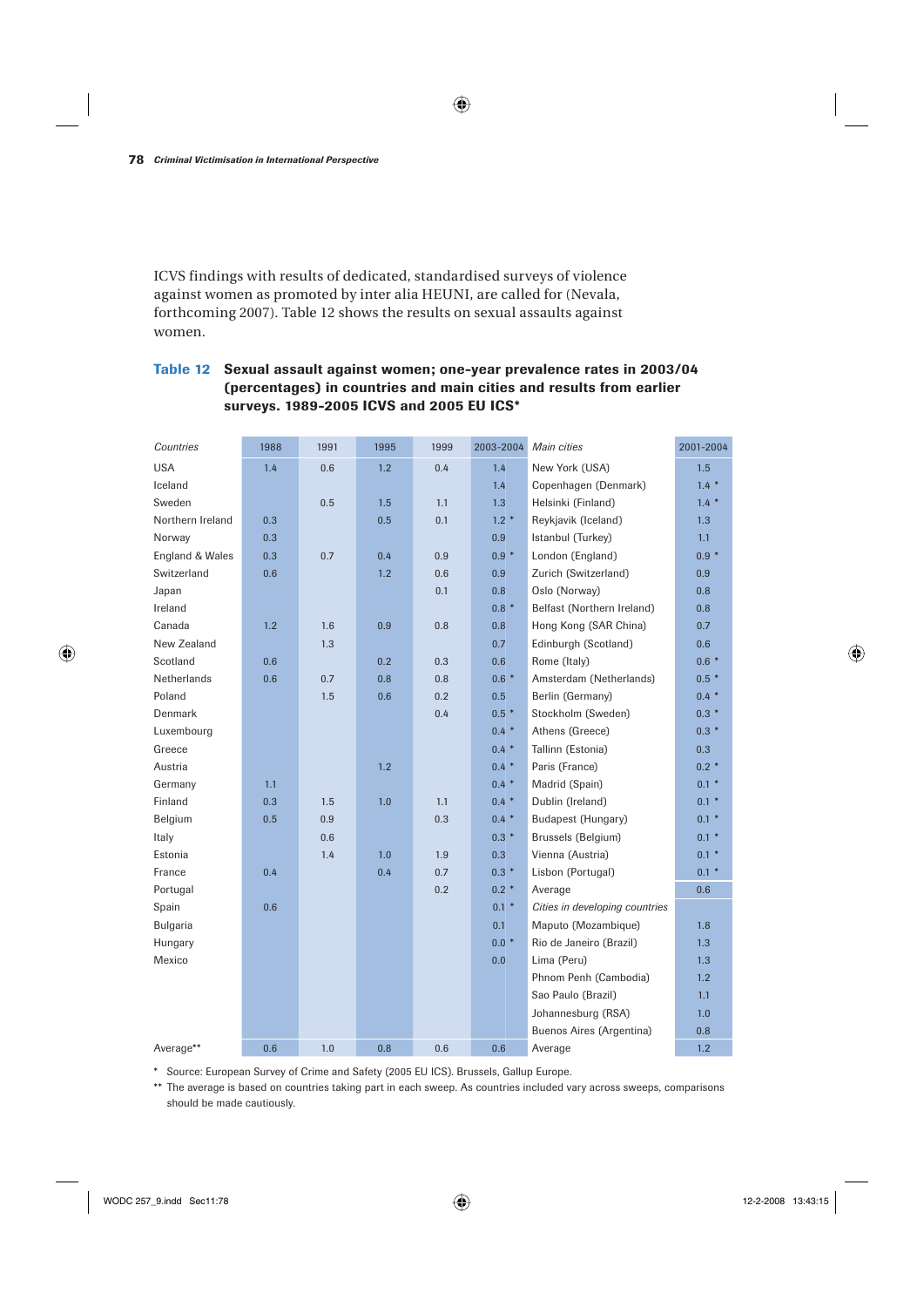For all countries combined, only 0.6 % reported sexual assaults. About one in a hundred women in the USA, Iceland, Sweden, Northern Ireland, Australia, Norway, England & Wales and Switzerland reported sexual assaults in the context of a general survey on crime. Differences between these countries are statistically negligible.

Rates of sexual assault are equally rare in main cities (0.7% on average, 0.6% in cities in developed countries and 1.2% in cities in developing countries). Cities with rates of 1% or higher are mainly found in developing countries as well as New York, Copenhagen and Helsinki. Maputo stands out with a rate of 1.8%.

#### *Details of sexual offences*

Looking at what women said about the 'last incident' that had occurred, and taking all 30 countries together, offenders were known to the victim in about half of the incidents described as both offensive behaviour and sexual assault. In over a third they were known by name and in about a tenth by sight only.

In cases where the perpetrator was known by name, it was an ex-partner (spouse or boyfriend) in 11%, colleague or boss in 17%, current partner in 8% and close friend in 16% of the cases. These results are similar to those in the previous sweeps.

Most sexual incidents involved only one offender (78%). In 8% of the cases three or more offenders were involved. Weapons were only rarely involved in sexual offences (8%). A gun was on average present in 1.1% of all assaults and a knife in 0.5%. The USA stands out with a presence of a gun in 4.5% of the cases.

Weapons are not very often used in sexual offences (in 3% of cases in countries and in 7.3% in main cities). If a weapon was used, it was more often a knife than a gun. Cities that stand out with significantly higher proportions sexual offences with the use of weapons are Johannesburg (41%), and Maputo (26%). The five year prevalence rate for a gun related sexual attack is 1.6% in Johannesburg and 0.6% in Maputo.

For details, see appendix 9.4, table 22.

#### **5.3 Assaults & threats**

The question asked of respondents to identify assaults & threats follows the one on sexual incidents/offences and was:

*'Apart from the incidents just covered, have you over the past five years been personally attacked or threatened by someone in a way that really frightened you, either at home or elsewhere, such as in a pub, in the street, at school, on public transport, on the beach, or at your workplace?'*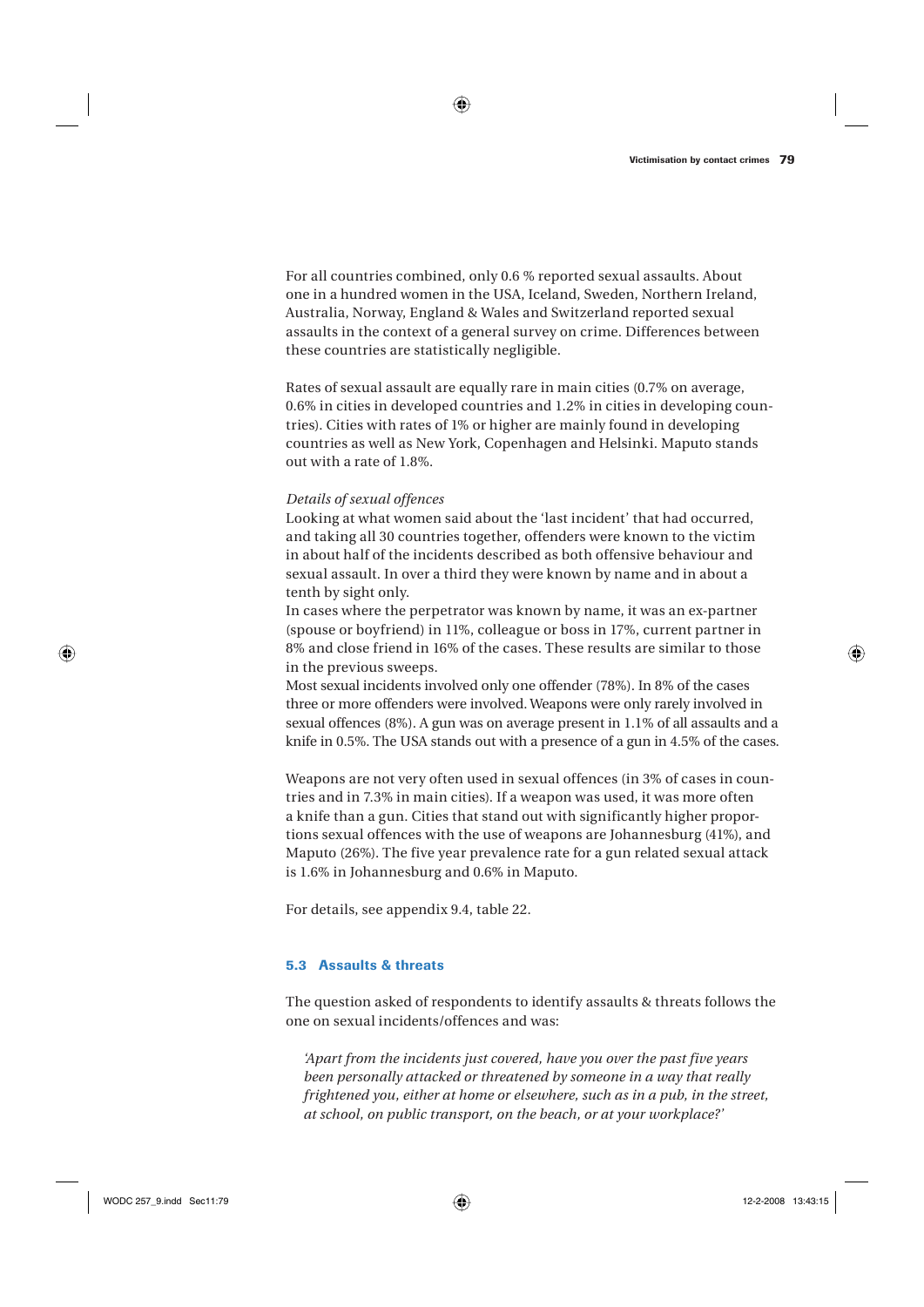Table 13 provides an overview of the key findings.

Overall, 3.1% of the respondents at the country level indicated that they had been a victim of an assault with force or a threat of force. There were higher than average rates in Northern Ireland, Iceland, England & Wales, Ireland, the Netherlands, New Zealand and the USA (4% and above). Levels were lowest in Italy, Portugal, Hungary, and Spain (below 2%). The mean city rate in developed countries was very similar (3.7%). Rates in developing countries tend to be higher (mean 6.1%).

As with sexual incidents, differences in definitional thresholds cannot be ruled out in explaining the pattern of results. However, this should not be overstated. When asked to assess the seriousness of what had happened, there is fair consistency across countries in how seriously incidents are viewed (Van Kesteren, Mayhew, Nieuwbeerta, 2000).

Respondents were asked whether during the incident force was actually used. For the sub-set of incidents which are described as amounting to assaults with force, the mean rate was 0.9%. Figure 16 shows national rates for threats and assaults combined and assaults only.

#### *Details of assaults & threats*

Looking at what was said about the 'last incident', and again taking all 30 countries together, offenders were known to the victim in about half the incidents of both assaults and threats. Men, though, were less likely to know the offender(s) than women. The latter finding indicates that violence against women is of a different nature. One offender is involved in 60% of violent crimes against women, compared to 40% in cases of violence against men.

On average a weapon was present in 17% of cases of assault or threat in countries (based on cases over the last five years). Of all incidents 6.4% involved a knife and 2.4% a gun. Mexico, the USA and Northern Ireland stand out with the highest percentages gun-related attacks (16%, 6% and 6% respectively).

In the main cities 22.6% of all attacks involved a weapon; in 9.4% a knife was involved and in 5% a gun. Cities with the highest percentages gun attacks are Rio (39%), Sao Paulo (35%), Phnom Penh (13%), Johannesburg (13%), Istanbul (10%), New York (10%), Brussels (10%), Maputo (7%), and Belfast (6%). In these cities the five year prevalence rates for gun attacks was 1% or higher (Rio: 2.7%; Sao Paulo: 2.5%; Johannesburg: 2.2%; Maputo: 1.6%; New York: 1.3%; Belfast: 1.2%, Brussel: 1%).

For details, see appendix 9.4, table 22.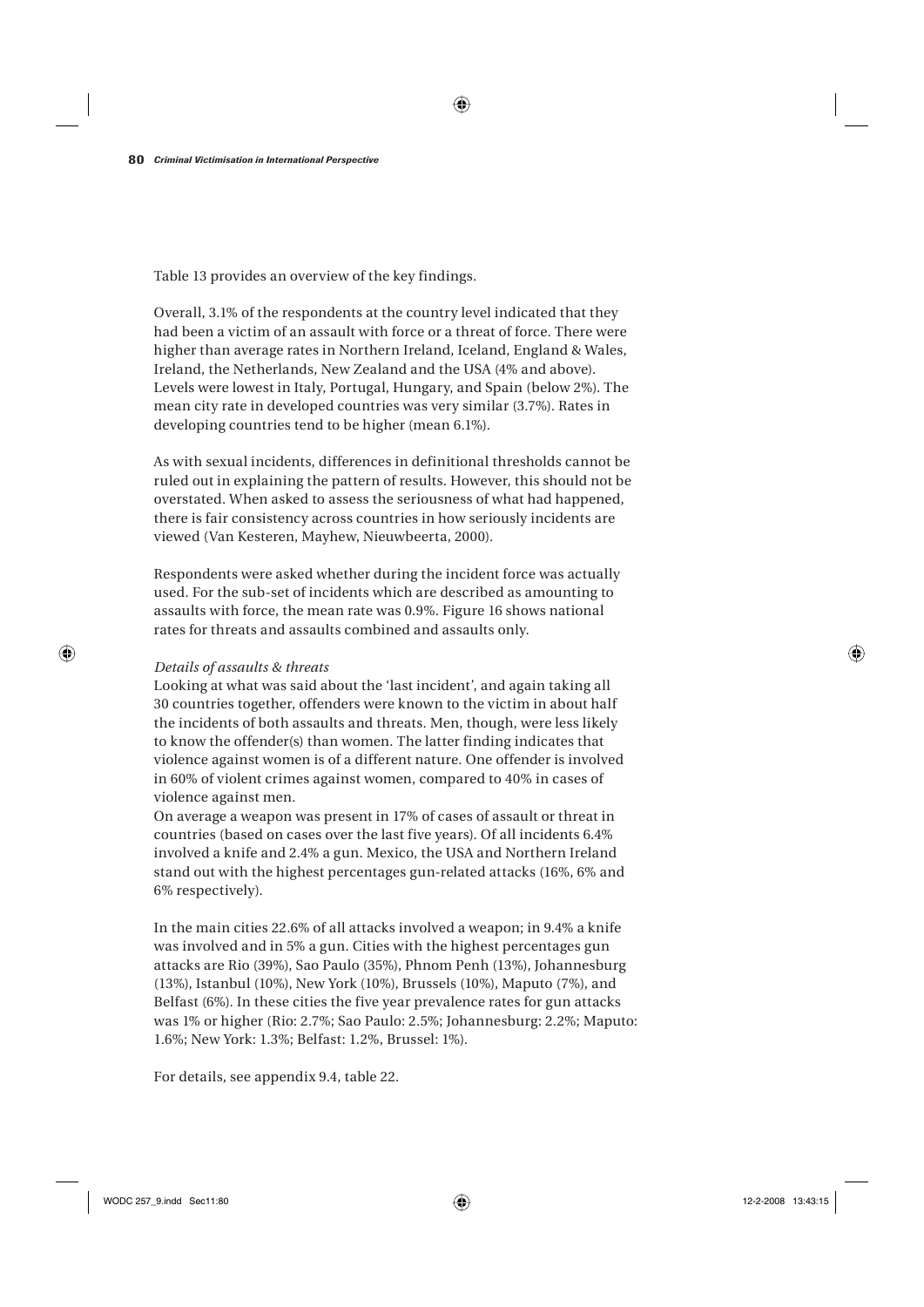#### **Table 13 Assaults & threats; one year prevalence rates in 2003/04 (percentages) in countries and main cities and results from earlier surveys. 1989-2005 ICVS and 2005 EU ICS\***

| Countries          | 1988 | 1991 | 1995 | 1999 | 2003-2004 | Main cities                    | 2001-2004 |
|--------------------|------|------|------|------|-----------|--------------------------------|-----------|
| Northern Ireland   | 1.8  |      | 1.7  | 3.0  | 6.8       | Belfast (Northern Ireland)     | 9.2       |
| Iceland            |      |      |      |      | 5.9       | London (England)               | $8.6*$    |
| England & Wales    | 1.9  | 3.8  | 5.9  | 6.1  | $5.8*$    | Reykjavik (Iceland)            | 7.0       |
| Ireland            |      |      |      |      | $4.9 *$   | Amsterdam (Netherlands)        | $5.9*$    |
| New Zealand        |      | 5.7  |      |      | 4.9       | New York (USA)                 | 5.1       |
| <b>Netherlands</b> | 3.3  | 4.0  | 4.0  | 3.4  | $4.3*$    | Edinburgh (Scotland)           | 4.6       |
| <b>USA</b>         | 5.4  | 4.7  | 5.7  | 3.4  | 4.3       | Helsinki (Finland)             | $4.5*$    |
| Australia          | 5.2  | 4.7  |      | 6.4  | 3.8       | Berlin (Germany)               | $4.1 *$   |
| Scotland           | 1.8  | ÷.   | 4.2  | 6.1  | 3.8       | Oslo (Norway)                  | 4.1       |
| Belgium            | 2.1  | 1.8  |      | 3.2  | $3.6*$    | Dublin (Ireland)               | $3.9 *$   |
| Sweden             |      | 2.7  | 4.5  | 3.8  | $3.5*$    | Tallinn (Estonia)              | 3.7       |
| Denmark            |      |      |      | 3.6  | $3.3*$    | Copenhagen (Denmark)           | $3.6*$    |
| Poland             |      | 4.2  | 3.7  | 2.8  | 3.0       | Zurich (Switzerland)           | 3.5       |
| Canada             | 3.9  | 4.8  | 4.0  | 5.3  | 3.0       | Stockholm (Sweden)             | $3.2*$    |
| Norway             | 3.0  |      |      |      | 2.9       | Paris (France)                 | $3.1*$    |
| Germany            | 3.1  |      |      |      | $2.7*$    | Madrid (Spain)                 | $2.9*$    |
| Estonia            |      | 5.0  | 5.7  | 6.3  | 2.7       | Sydney (Australia)             | 2.8       |
| Switzerland        | 1.2  |      | 3.1  | 2.4  | 2.5       | Brussels (Belgium)             | $2.6*$    |
| Greece             |      |      |      |      | $2.4*$    | Vienna (Austria)               | $2.5*$    |
| Luxembourg         |      |      |      |      | $2.3*$    | Athens (Greece)                | $2.4 *$   |
| Finland            | 2.9  | 4.4  | 4.1  | 4.2  | $2.2*$    | Budapest (Hungary)             | $1.6*$    |
| Mexico             |      |      |      |      | 2.2       | Lisbon (Portugal)              | $1.3*$    |
| France             | 2.0  |      | 3.9  | 4.2  | $2.1 *$   | Rome (Italy)                   | $1.2*$    |
| Austria            |      |      | 2.1  |      | $1.8*$    | Hong Kong (SAR China)          | 1.2       |
| Bulgaria           |      |      |      |      | 1.7       | Istanbul (Turkey)              | 0.6       |
| Spain              | 3.1  |      |      |      | $1.6*$    | Average                        | 3.7       |
| Hungary            |      |      |      |      | $1.2*$    | Cities in developing countries |           |
| Portugal           |      |      |      | 0.9  | $0.9 *$   | Johannesburg (RSA)             | 11.2      |
| Italy              |      | 0.8  |      |      | $0.8 *$   | Lima (Peru)                    | 11.0      |
| Japan              |      |      |      | 0.4  | 0.6       | Phnom Penh (Cambodia)          | 6.8       |
|                    |      |      |      |      |           | Maputo (Mozambique)            | 6.2       |
|                    |      |      |      |      |           | Buenos Aires (Argentina)       | 3.2       |
|                    |      |      |      |      |           | Sao Paulo (Brazil)             | 2.6       |
|                    |      |      |      |      |           | Rio de Janeiro (Brazil)        | 1.5       |
| Average**          | 2.9  | 3.9  | 4.0  | 3.8  | 3.1       | Average                        | 6.1       |

\* Source: European Survey of Crime and Safety (2005 EU ICS). Brussels, Gallup Europe.

\*\* The average is based on countries taking part in each sweep. As countries included vary across sweeps, comparisons should be made cautiously.